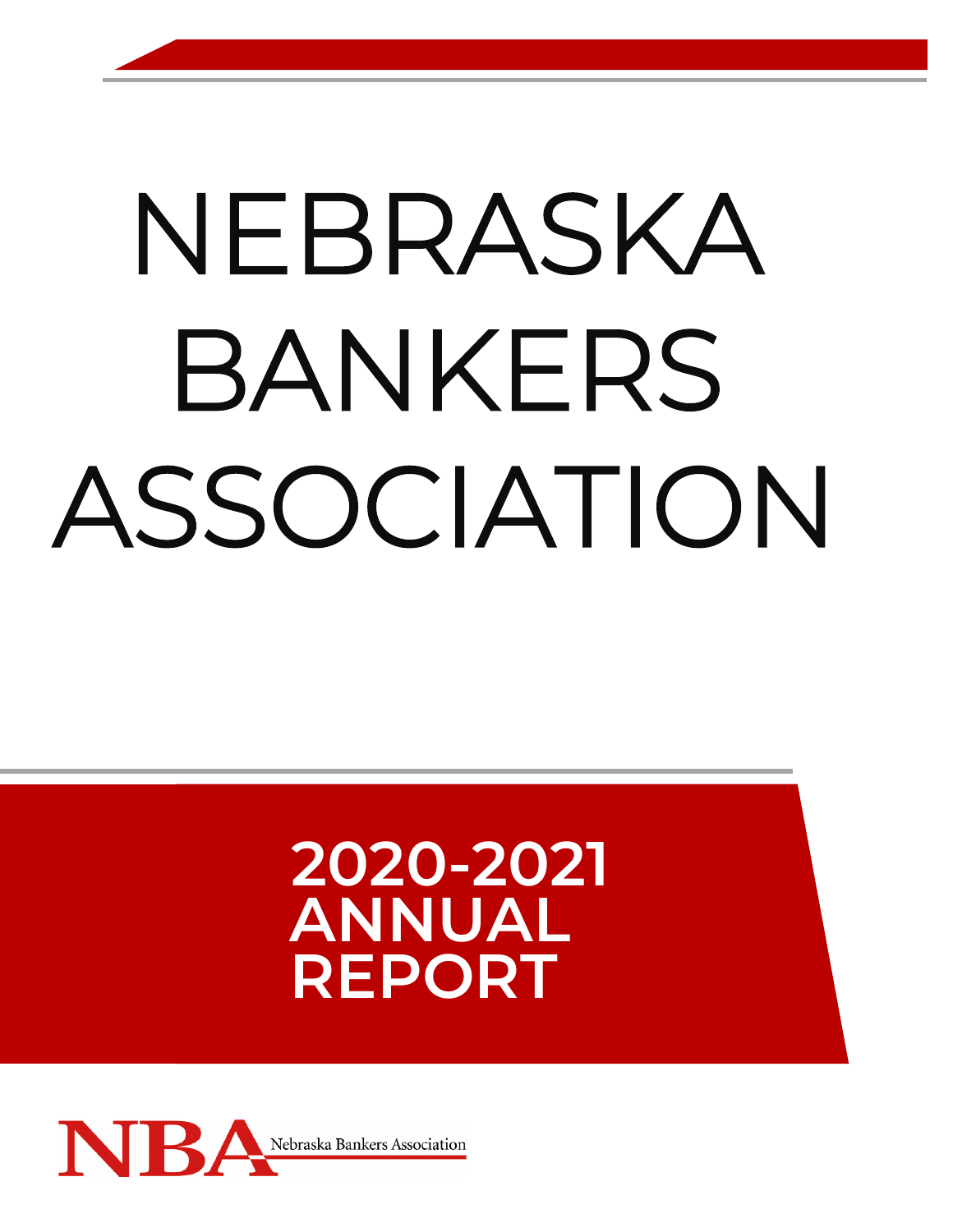### **\$13,000** IN SCHOLARSHIPS A **RISING TO THE CHALLENGE**

The pandemic highlighted the importance of banks for Nebraska's businesses and communities. The NBA was proud to support member banks as they helped their employees, customers and communities through the crisis. We provided resources to assist members to safely continue operations and navigate COVID-19 relief measures like the Paycheck Protection Program (PPP).

### **#BanksBackNE**

The #BanksBackNE video campaign highlighted the importance of a relationship with a Nebraska bank. Five PPP loan recipients discussed the impacts loans secured through their Nebraska bank had on their businesses. The campaign generated over 580,000 paid impressions on social media. Over 400 radio spots on the Rural Radio Network reached audiences across the state.

### **109,144 2020-2021 PPP Loans**

**\$5.26 Billion In Assistance**

#### **EDUCATION**

The NBA Education Center team adapted quickly when the pandemic restrictions were put into place by moving all programming to virtual offerings. Annual conferences focusing on agriculture, the economy, and technology, were received by banks across the state as a viable option to continue training their teams. We look forward to returning to live offerings this fall.

The KBA/NBA Schools of Banking held five schools in 2020 with strict COVID-19 protocols, and is returning to a full in-person school schedule in 2021.

### **MEMBER OUTREACH WEEK**

Instead of the annual Fall Group Meetings, staff visited member banks as part of Member Outreach Week. These one-on-one visits included industry updates and discussion of issues facing Nebraska banks.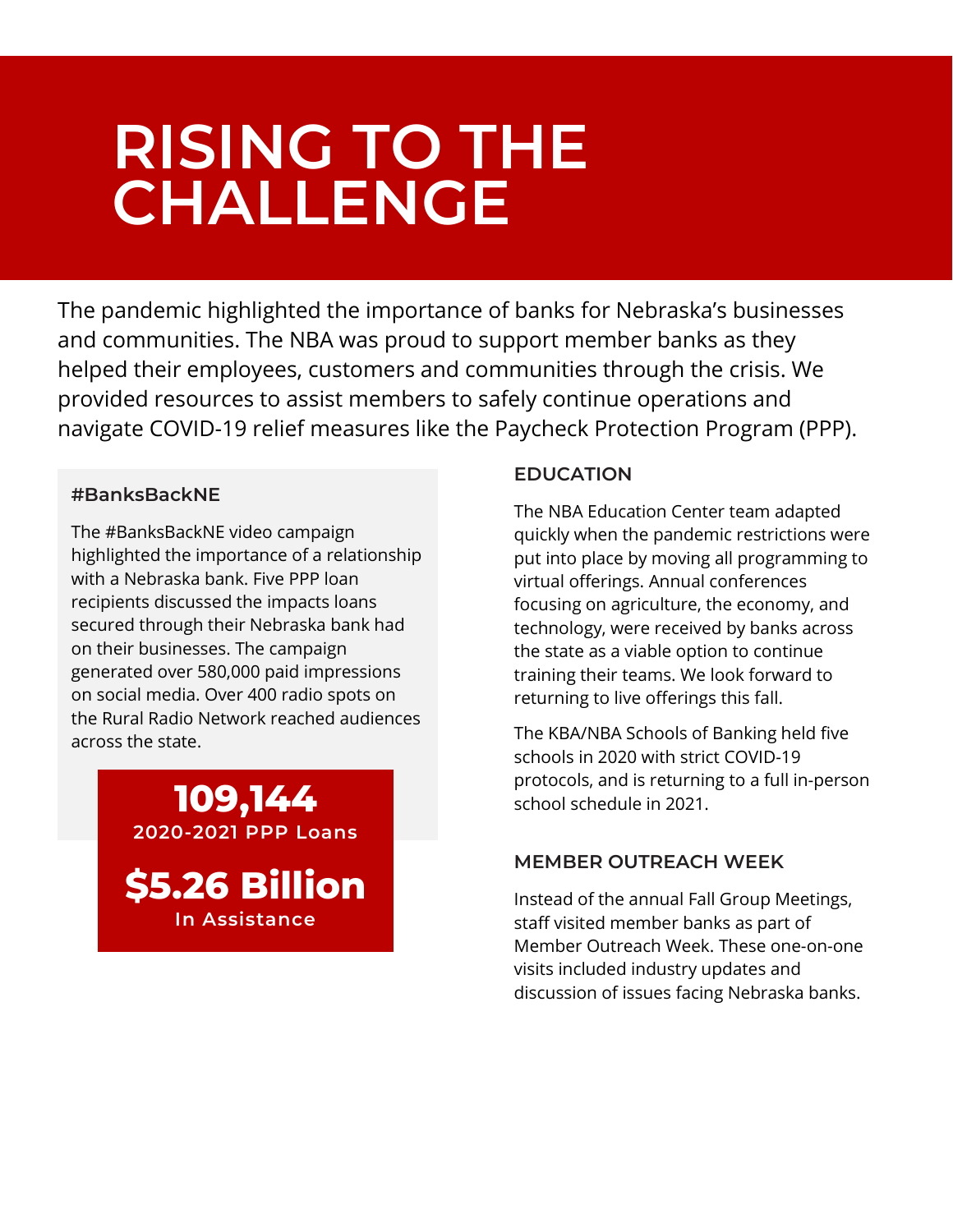# **ADVOCATING FOR THE INDUSTRY**

### **GOVERNMENT RELATIONS**

The NBA advocates for banks and promotes a pro-banking, pro-business agenda at both the state and federal levels.

During the first session of the 107th Legislature, four bills were introduced on behalf of the NBA. Three of these bills have already been adopted:

LB 66 – Allows for the use of an out-of-state qualified trustee under the Single Bank Pooled Collateral Program.

LB 94 – Validates legal instruments executed with the use of an online notary public between April 2, 2020 and July 1, 2020.

LB 503 - Authorizes recovery of attorney fees from any party objecting, without a good faith reason, to the proposed distribution of funds by a trustee under a trust deed.

We also expect the adoption of financial literacy legislation, LB 452, which would require school districts to implement financial literacy programs for grades K-8 and require completion of a half-credit high school personal financial literacy course before graduation.

In addition to drafting and promoting legislation that will benefit member banks, the NBA works to defeat legislation that would have a negative impact on the industry.

### **SINGLE BANK POOLED COLLATERAL PROGRAM**

Nebraska's Single Bank Pooled Collateral Program began July 1, 2020. The program allows a Nebraska bank to establish a pool of securities which are pledged to protect the aggregate amount of public deposits maintained at the bank.



### **NBA BANKPAC**

NBA BankPAC, the NBA's political action committee that raises and distributes funds to Nebraska candidates on both the state and federal level raised \$149,527 in 2020. The 2021 BankPAC goals are to raise \$155,000 for the combined Federal (\$53,000) and State BankPAC (\$102,000) funds and to increase the number of contributors.

### **88%**

Nebraska Legislators received support from NBA BankPAC in 2020.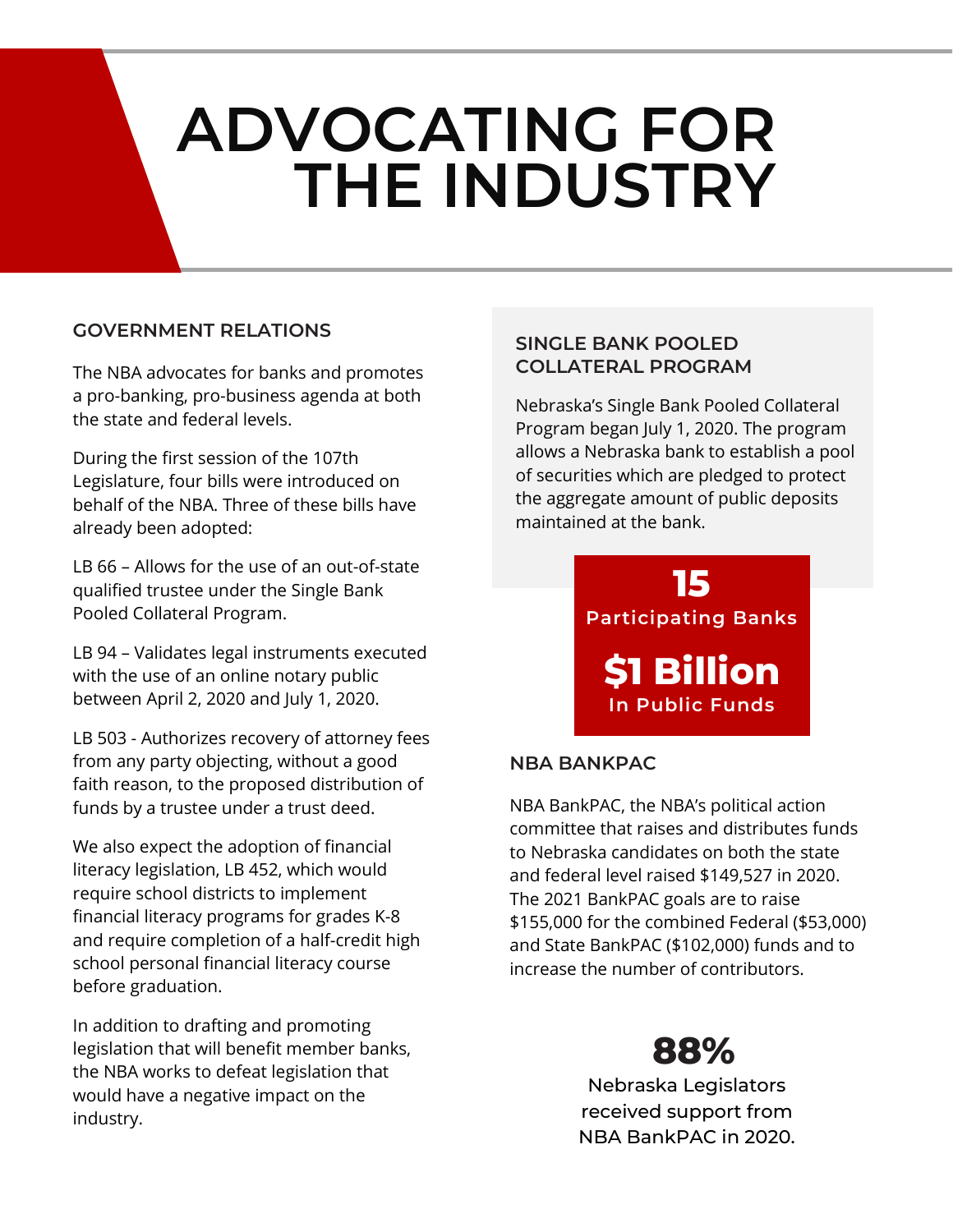# **SERVING OUR MEMBERS**

### **LEADERSHIP CLASS**

Although the process was unconventional, the 16 bankers who were selected for the NBA Leadership Class of 2022, began their two-year program during the pandemic. Their first in-person session will be held in July and will focus on emerging bank issues, trends and technology.

### **NBISCO/NBA VEBA**

The Nebraska Bankers Insurance & Services Co. (NBISCO) provides insurance products and services to members. NBISCO's Agency Services meets the needs of approximately 100 bank-owned insurance agencies in Nebraska and provides a variety of markets for insurance agency customers.

Approximately 85% of NBA member banks are enrolled in one or more of Voluntary Employees Beneficiary Association (VEBA) group insurance plans. More than 10,000 Nebraskans participate in VEBA health insurance plans.

### **NBA FOUNDATION**

The Nebraska Bankers Education Foundation was renamed the NBA Foundation. A single committee will oversee the NBA Foundation and University of Nebraska Foundation scholarship programs and other industry philanthropic priorities.

### **\$153,875**

Scholarships Awarded to Nebraska college students.

**STAY CONNECTED**

**168**

NBA Membership includes 168 of the 176 commercial banks in Nebraska.

### **87**

NBA Associate Membership includes 87 industry-related organizations.

### **COMMUNICATIONS**

The NBA responded to 20 interview requests, ranging from national outlets to local newspapers. Fifteen NBA news releases resulted in positive statewide media coverage.

### **MARKETING PRODUCTS**

The NBA continues to offer calendars, Husker football schedules and ag placemats for banks to distribute to their customers.